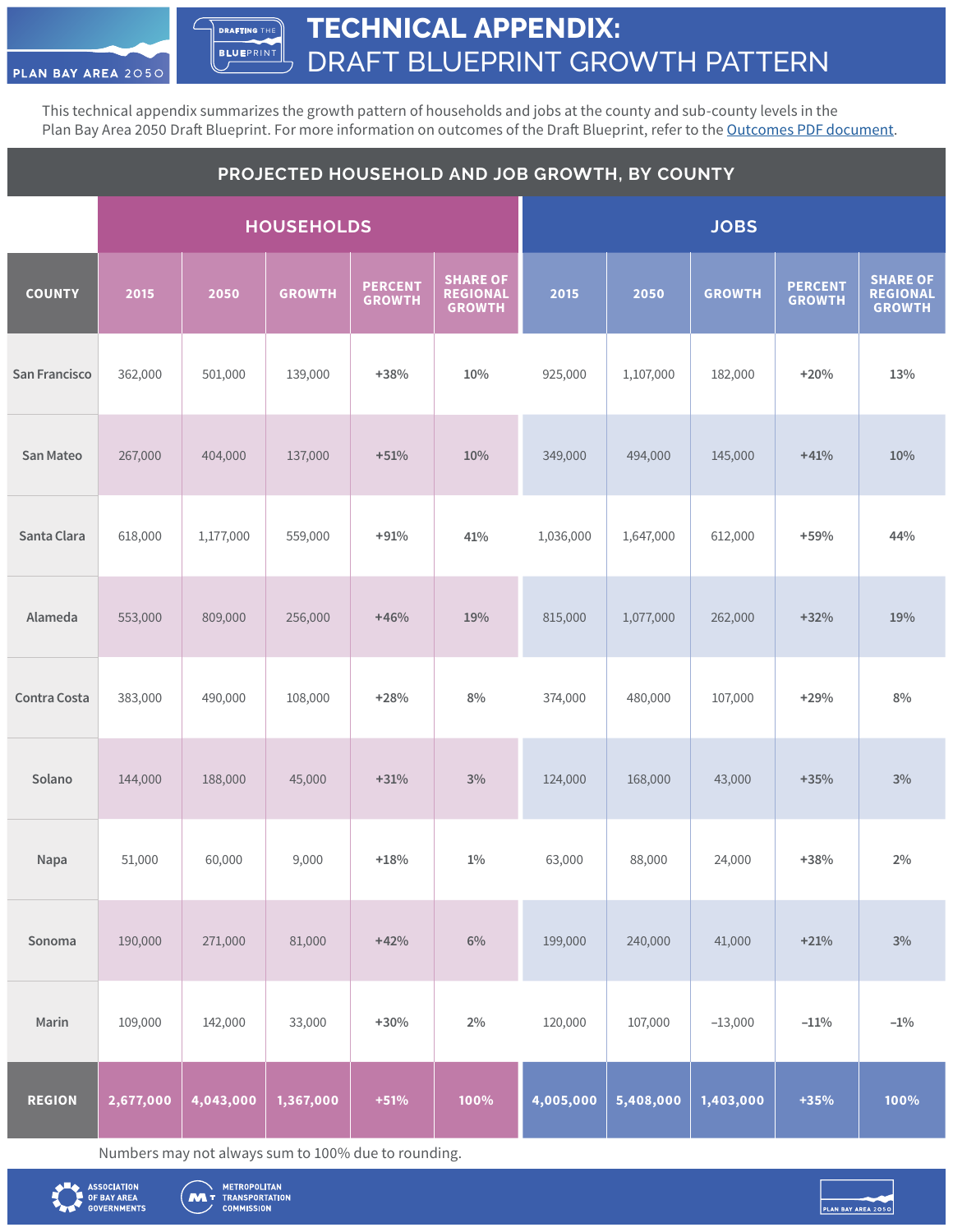|               |                                  |                                         | <b>PROJECTED HOUSEHOLD AND JOB GROWTH, BY SUPERDISTRICT</b> |           |                   |                                 |                                           |           |           |               |                                 |                                           |
|---------------|----------------------------------|-----------------------------------------|-------------------------------------------------------------|-----------|-------------------|---------------------------------|-------------------------------------------|-----------|-----------|---------------|---------------------------------|-------------------------------------------|
|               |                                  |                                         |                                                             |           | <b>HOUSEHOLDS</b> |                                 |                                           |           |           | <b>JOBS</b>   |                                 |                                           |
| <b>COUNTY</b> | <b>SUPER-</b><br><b>DISTRICT</b> | <b>SUPERDISTRICT NAME</b>               | 2015                                                        | 2050      | <b>GROWTH</b>     | <b>PERCENT</b><br><b>GROWTH</b> | <b>SHARE OF</b><br><b>REGIONAL GROWTH</b> | 2015      | 2050      | <b>GROWTH</b> | <b>PERCENT</b><br><b>GROWTH</b> | <b>SHARE OF</b><br><b>REGIONAL GROWTH</b> |
|               |                                  | <b>Northeast San Francisco County</b>   | 83,000                                                      | 126,000   | 43,000            | $+52%$                          | $3\%$                                     | 504,000   | 578,000   | 74,000        | $+15%$                          | 5%                                        |
|               | $2\overline{ }$                  | <b>Northwest San Francisco County</b>   | 108,000                                                     | 125,000   | 17,000            | $+16%$                          | $1\%$                                     | 89,000    | 103,000   | 14,000        | $+15%$                          | $1\%$                                     |
| San Francisco | 3                                | <b>Southeast San Francisco County</b>   | 120,000                                                     | 189,000   | 69,000            | $+57%$                          | $5\%$                                     | 300,000   | 389,000   | 89,000        | $+30%$                          | $6\%$                                     |
|               | 4                                | <b>Southwest San Francisco County</b>   | 51,000                                                      | 62,000    | 10,000            | $+20%$                          | $1\%$                                     | 32,000    | 38,000    | 6,000         | $+18%$                          | $0\%$                                     |
|               | 5                                | North San Mateo County                  | 98,000                                                      | 175,000   | 76,000            | $+78%$                          | 6%                                        | 119,000   | 206,000   | 88,000        | $+74%$                          | $6\%$                                     |
| San Mateo     | 6                                | <b>Central San Mateo County</b>         | 88,000                                                      | 117,000   | 28,000            | $+32%$                          | $2\%$                                     | 95,000    | 108,000   | 13,000        | $+14%$                          | $1\%$                                     |
|               |                                  | South San Mateo County                  | 80,000                                                      | 113,000   | 32,000            | $+40%$                          | 2%                                        | 135,000   | 180,000   | 44,000        | $+32%$                          | $3\%$                                     |
|               | 8                                | <b>Northwest Santa Clara County</b>     | 74,000                                                      | 135,000   | 61,000            | $+83%$                          | 4%                                        | 161,000   | 168,000   | 8,000         | $+5%$                           | $1\%$                                     |
|               | 9                                | North Santa Clara County                | 104,000                                                     | 263,000   | 159,000           | $+152%$                         | 12%                                       | 367,000   | 790,000   | 423,000       | $+115%$                         | 30%                                       |
|               | 10                               | <b>West Santa Clara County</b>          | 121,000                                                     | 202,000   | 81,000            | $+67%$                          | $6\%$                                     | 133,000   | 164,000   | 30,000        | $+23%$                          | $2\%$                                     |
| Santa Clara   | 11                               | <b>Central Santa Clara County</b>       | 104,000                                                     | 221,000   | 117,000           | $+113%$                         | $9\%$                                     | 166,000   | 271,000   | 106,000       | $+64%$                          | 8%                                        |
|               | 12                               | <b>East Santa Clara County</b>          | 108,000                                                     | 201,000   | 93,000            | $+87%$                          | 7%                                        | 109,000   | 125,000   | 16,000        | $+15%$                          | $1\%$                                     |
|               | 13                               | <b>Central South Santa Clara County</b> | 73,000                                                      | 101,000   | 28,000            | $+38%$                          | 2%                                        | 51,000    | 73,000    | 22,000        | $+42%$                          | 2%                                        |
|               | 14                               | South Santa Clara County                | 34,000                                                      | 54,000    | 20,000            | $+58%$                          | $1\%$                                     | 48,000    | 56,000    | 8,000         | $+17%$                          | $1\%$                                     |
|               | 15                               | <b>East Alameda County</b>              | 72,000                                                      | 113,000   | 42,000            | $+58%$                          | 3%                                        | 124,000   | 154,000   | 31,000        | $+25%$                          | 2%                                        |
|               | 16                               | South Alameda County                    | 106,000                                                     | 160,000   | 55,000            | $+52%$                          | 4%                                        | 138,000   | 229,000   | 91,000        | $+66%$                          | 7%                                        |
| Alameda       | 17                               | Central Alameda County                  | 122,000                                                     | 144,000   | 22,000            | $+18%$                          | 2%                                        | 148,000   | 222,000   | 74,000        | $+50%$                          | $5\%$                                     |
|               | 18                               | North Alameda County                    | 180,000                                                     | 290,000   | 110,000           | $+61%$                          | $8\%$                                     | 264,000   | 316,000   | 52,000        | $+20%$                          | 4%                                        |
|               | 19                               | Northwest Alameda County                | 74,000                                                      | 101,000   | 28,000            | $+37%$                          | 2%                                        | 142,000   | 156,000   | 14,000        | $+10%$                          | $1\%$                                     |
|               | 20                               | <b>West Contra Costa County</b>         | 90,000                                                      | 120,000   | 31,000            | $+34%$                          | $2\%$                                     | 76,000    | 118,000   | 43,000        | $+56%$                          | 3%                                        |
|               | 21                               | North Contra Costa County               | 86,000                                                      | 102,000   | 16,000            | $+19%$                          | $1\%$                                     | 110,000   | 151,000   | 40,000        | $+37%$                          | $3\%$                                     |
| Contra Costa  | 22                               | <b>Central Contra Costa County</b>      | 60,000                                                      | 81,000    | 21,000            | $+35%$                          | $2\%$                                     | 74,000    | 78,000    | 3,000         | $+5%$                           | $0\%$                                     |
|               | 23                               | South Contra Costa County               | 54,000                                                      | 66,000    | 12,000            | $+22%$                          | $1\%$                                     | 61,000    | 62,000    | 1,000         | $+2%$                           | $0\%$                                     |
|               | 24                               | <b>East Contra Costa County</b>         | 93,000                                                      | 121,000   | 28,000            | $+30%$                          | $2\%$                                     | 53,000    | 72,000    | 19,000        | $+37%$                          | $1\%$                                     |
| Solano        | 25                               | <b>South Solano County</b>              | 53,000                                                      | 61,000    | 8,000             | $+15%$                          | $1\%$                                     | 42,000    | 54,000    | 12,000        | $+29%$                          | $1\%$                                     |
|               | 26                               | North Solano County                     | 91,000                                                      | 128,000   | 37,000            | $+41%$                          | $3\%$                                     | 82,000    | 114,000   | 31,000        | $+38%$                          | $2\%$                                     |
|               | 27                               | South Napa County                       | 35,000                                                      | 42,000    | 7,000             | $+21%$                          | $1\%$                                     | 44,000    | 63,000    | 19,000        | $+43%$                          | $1\%$                                     |
| Napa          | 28                               | North Napa County                       | 16,000                                                      | 18,000    | 2,000             | $+12%$                          | $0\%$                                     | 19,000    | 25,000    | 5,000         | $+28%$                          | $0\%$                                     |
|               | 29                               | <b>South Sonoma County</b>              | 65,000                                                      | 85,000    | 20,000            | $+31%$                          | $1\%$                                     | 65,000    | 79,000    | 13,000        | $+20%$                          | $1\%$                                     |
| Sonoma        | 30                               | <b>Central Sonoma County</b>            | 89,000                                                      | 142,000   | 53,000            | $+59%$                          | 4%                                        | 107,000   | 122,000   | 15,000        | $+14%$                          | $1\%$                                     |
|               | 31                               | North Sonoma County                     | 36,000                                                      | 44,000    | 8,000             | $+22%$                          | $1\%$                                     | 27,000    | 40,000    | 13,000        | $+48%$                          | $1\%$                                     |
|               | 32                               | North Marin County                      | 23,000                                                      | 32,000    | 9,000             | $+38%$                          | $1\%$                                     | 26,000    | 31,000    | 5,000         | $+19%$                          | $0\%$                                     |
| Marin         | 33                               | <b>Central Marin County</b>             | 44,000                                                      | 61,000    | 16,000            | $+37%$                          | $1\%$                                     | 56,000    | 41,000    | $-15,000$     | $-26%$                          | $-1\%$                                    |
|               | 34                               | South Marin County                      | 41,000                                                      | 49,000    | 7,000             | $+18%$                          | $1\%$                                     | 38,000    | 35,000    | $-3,000$      | $-8%$                           | $-0\%$                                    |
| <b>REGION</b> |                                  |                                         | 2,677,000                                                   | 4,043,000 | 1,367,000         | $+51%$                          | 100%                                      | 4,005,000 | 5,408,000 | 1,403,000     | $+35%$                          | 100%                                      |



Numbers may not always sum to 100% due to rounding.